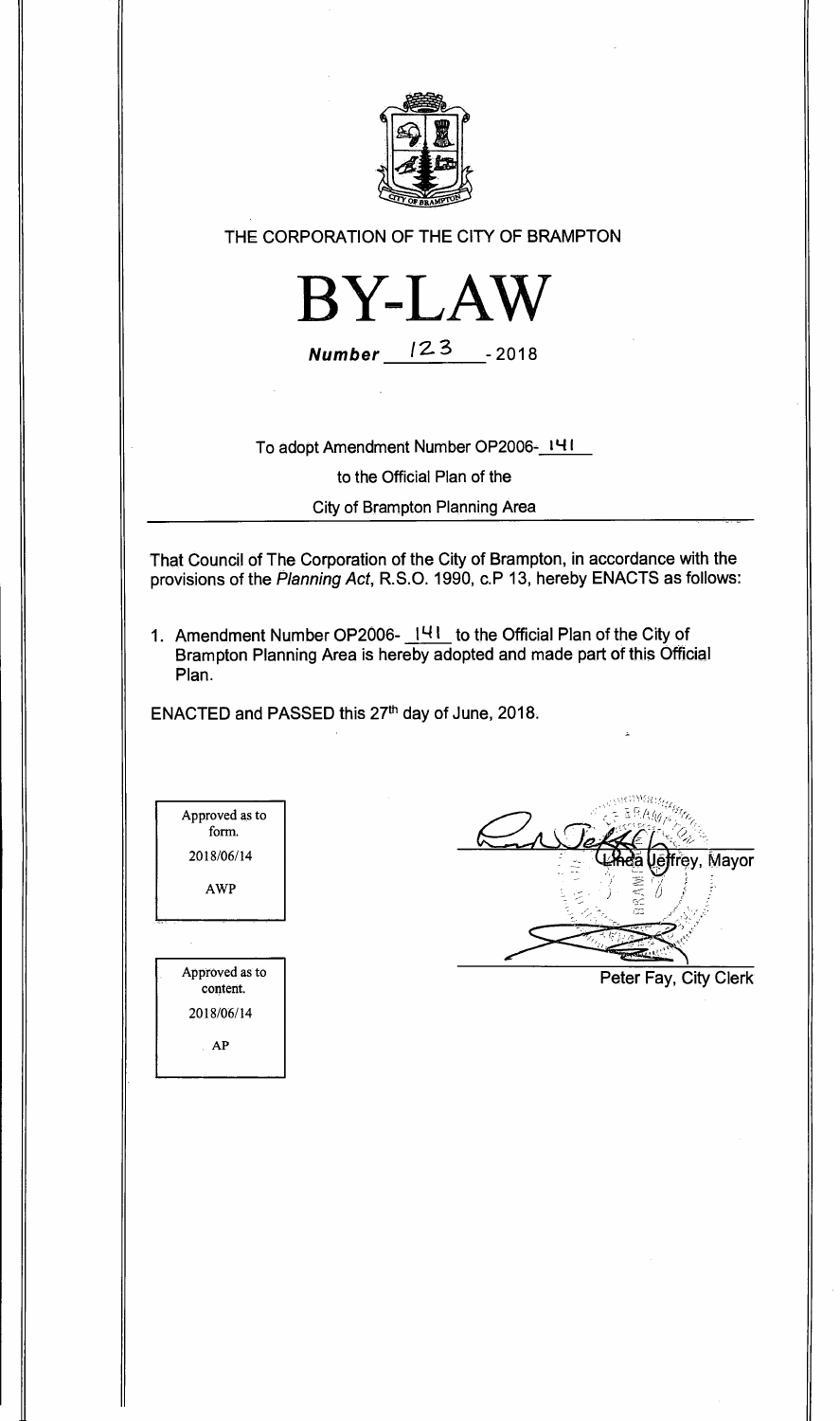## **AMENDMENT NUMBER OP2006 - 1** 4I **TO THE OFFICIAL PLAN CITY OF BRAMPTON PLANNING AREA**

## **1.0 Purpose**

**The purpose of this amendment is to add a site specific policy for the lands located on the southwest corner of Steeles Avenue East and Tomken Road for the purpose of permitting a motor vehicle sales establishment with associated service and repair components.** 

## **2.0 Location**

**The lands subject to this amendment comprise an area of approximately 2.9 hectares (7.2 acres) in the Steeles Industrial Secondary Plan Area, and are shown on Schedule 'A' to this amendment. The lands subject to this amendment are bounded by Steeles Avenue East to the north, Tomken Road to the east, Steelwell Road to the south and a tributary of Etobicoke Creek to the west. The lands are legally described as Part of Lot 15, Concession 3 E.H.S.** 

## **3.0 Amendments**

- **3.1 The portion of the document known as the Consolidated Official Plan of the City of Brampton Planning Area remains in force as it relates to the Steeles Industrial Secondary Plan (being Part Two Secondary Plans, as amended), and is hereby further amended:** 
	- **(1) By adding to the list of amendments pertaining to Secondary Plan Area Number 25: Steeles Industrial as set out in Part II: Secondary Plans,**  Amendment Number OP2006-141
	- **(2) By adding to Section 3.2, Chapter A21 of Section A of Part C of Chapter 25 Part II: Secondary Plans, the following text:** 
		- **"Section 3.2.14 Notwithstanding the definition of Industrial Use Area and the Industrial designation of Part of Lot 15, Concession 3 E.H.S, the land may also be used for a motor vehicle sales establishment with associated office, service and repair components that services the immediate industrial area and areas located outside of the industrial area."**